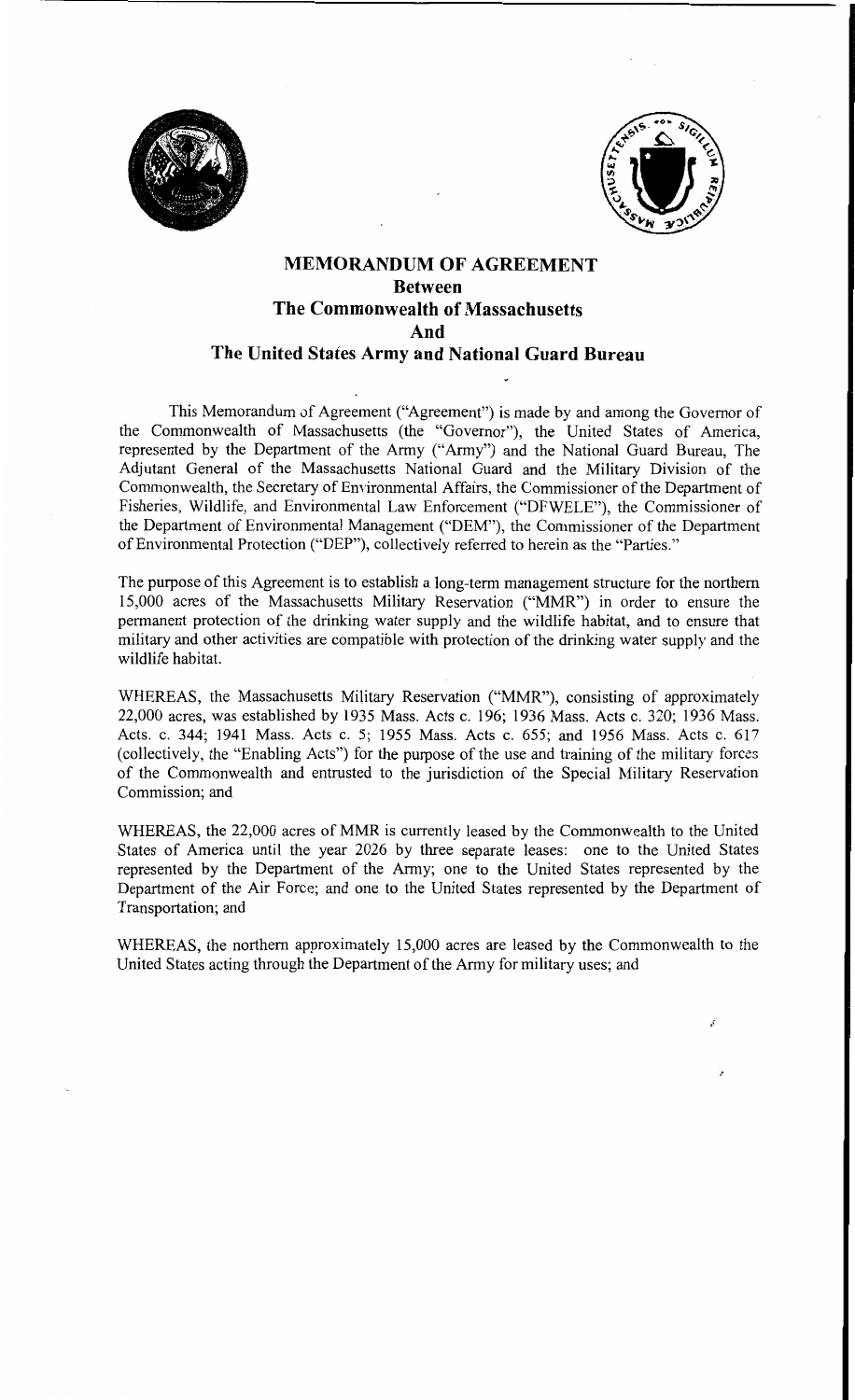WHEREAS, the Department of the Army licensed the northern 15,000 acres of the MMR to the Commonwealth, acting through the Massachusetts Army and Air National Guard (the "Massachusetts National Guard") for year-round training and support of the Massachusetts National Guard;

WHEREAS, the northern approximately 15,000 acres of the MMR are environmentally sensitive lands; and

WHEREAS, the Massachusetts Army National Guard, as the primary occupant of the northern approximately 15,000 acres of the MMR, provides operational staffing, maintenance and repair, environmental compliance and security programs for this property. The Massachusetts Army National Guard's programs for the northern 15,000 acres of the MMR include, but are not limited to, a Real Property and Maintenance program, an Integrated Training Area Management Program, environmental awareness and compliance programs, an Installation Restoration Program, an Integrated Cultural Resources Managemerit Plan, and an Integrated Natural Resources Management Plan, all as described in more detail in Appendix 1; and

WHEREAS, pursuant to the Massachusetts Environmental Policy Act ("MEPA"), Mass. Gen. L. c. 30 @61-62H, the Secretary of Environmental Affairs issued a Certificate in April 1997 to the Massachusetts National Guard to develop, in coordination with community participants, an environmental master plan for the future use of MMR. A second MEPA Certificate issued by the Secretary to The Adjutant General in May 1997 established a scope for the master plan effort and created a Community Working Group ("CWG') to advise the Secretary and develop a consensus vision for MMR, including public participation in environmental review of the forthcoming master plan, of specific proposed projects, and of those projects that may be developed through the master plan; and

WHEREAS, in September 1998, the CWG issued its *Master Plan Final Report,* which recommended future uses and activities at MMR. The *Master Plan Final Report* distinguished between the Cantonment Zone, where more intensive military and civilian activities may be anticipated, and the Water Supply Management Zone, which is co-extensive with the northern 15,000 acres of the MMR. The *Master Plan Final Report* described the purpose of the northern 15,000 acres as "permanent protection and coordinated management plans for water supply, wildlife habitat, and open space protection consistent with necessary and compatible military activities"; and

WHEREAS, the Final Environmental Impact Report and a subsequent informational supplement proposed a comprehensive set of Environmental Performance Standards (EPS) (Appendix 2) designed to guide all activities on the northern 15,000 acres of the MMR, and in particular training on the northern 15,000 acres. The proposed EPS received extensive review and were strengthened throughout the MEPA process. Each EPS meets or exceeds applicable regulatory standards. On July 16, 2001, the Secretary issued a Certificate finding that the Final Environmental Impact Report adequately and properly complies with MEPA, subject to the execution of an enforceable management agreement that embodies the Guiding Principles (Appendix 3); and

*t*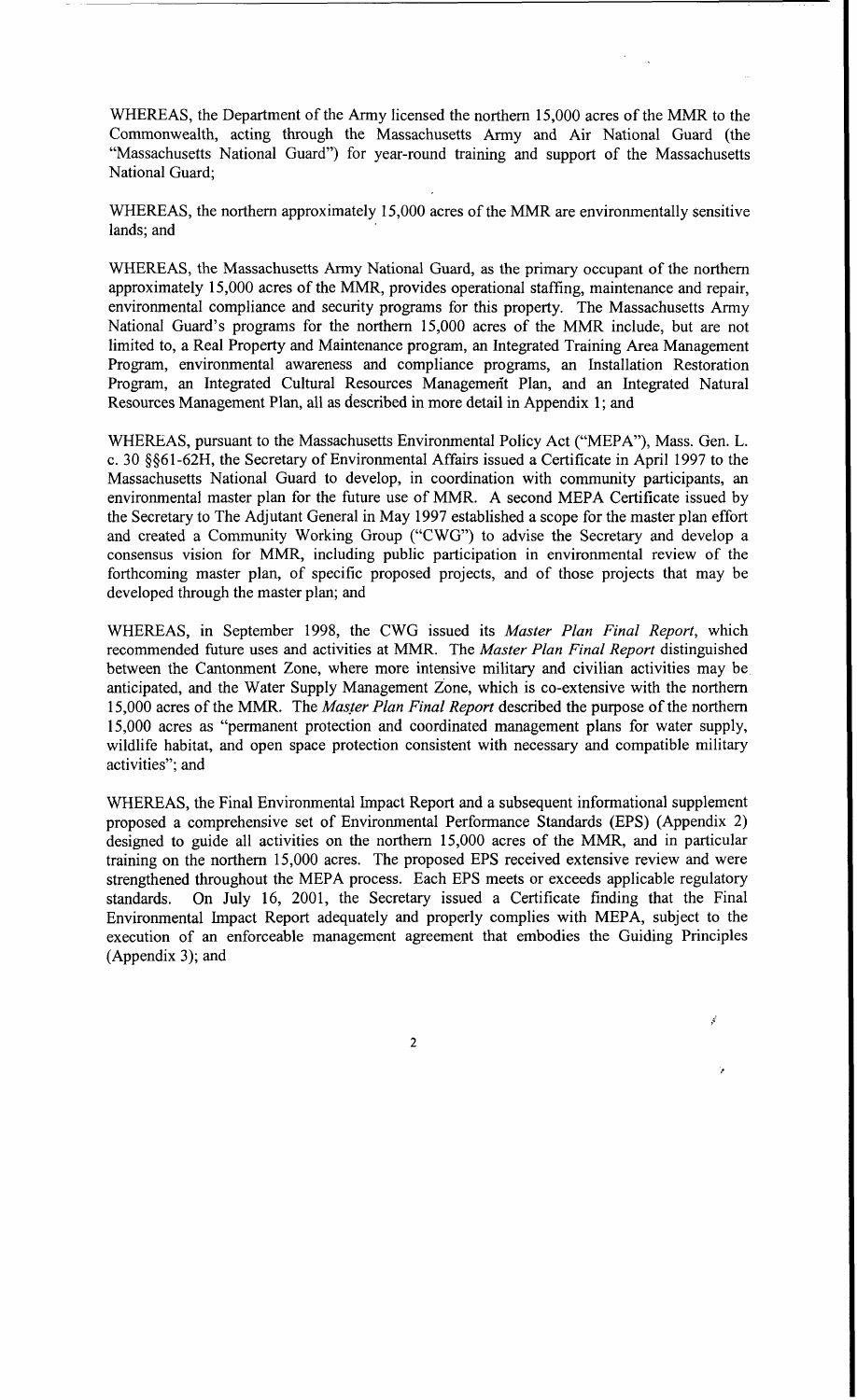WHEREAS, the Parties mutually agree that a cooperative partnership between the Commonwealth and the military for the management of the northern 15,000 acres of the MMR is necessary in order to ensure the permanent protection of the drinking water supply and wildlife habitat, and to ensure that military and other activities are compatible with protection of the drinking water supply and the wildlife habitat;

**NOW, THEREFORE,** the Parties agree'as follows:

#### **General Responsibilities**

1. All military and other activities conducted on the northern 15,000 acres of the MMR shall be conducted in accordance with all applicable federal and state environmental laws and regulations and the EPS.

**2.** The Massachusetts National Guard shall coordinate the-activities of the various military and other users of the northern 15,000 acres of the MMR, excluding the Air Force PAVE PAWS site and the Coast Guard Transmitter site, which are addressed in paragraph 24, to ensure security and maintenance of the area.

### **Environmental Management Commission**

3. The Governor shall establish by Executive Order an independent Environmental Management Commission ("EMC") of MMR. The Governor will file legislation to codify the EMC and its functions. The EMC shall consist of three *ex officio* members: the Commissioner of the Department of Fisheries, Wildlife; and Environmental Law Enforcement; the Commissioner of the Department of Environmental Management; and the Commissioner of the Department of Environmental Protection.

**4.** The purpose of the EMC shall be to ensure the permanent protection of the drinking water supply and wildlife habitat of the northern 15,000 acres of the MMR. The EMC shall ensure, by independent oversight, monitoring, and evaluation, that all military and other activities on the northern 15,000 acres are consistent with this purpose. The EMC shall oversee compliance with and enforcement of the Environmental Performance Standards (EPS); coordinate the actions of state environmental agencies in the enforcement of laws and regulations, as appropriate; and facilitate an open and public review of all activities on the northern 15,000 acres of the MMR.

#### **Advisory Councils**

5. The EMC shall be assisted by two advisory councils:

a. Community Advisory Council ("CAC"). The CAC shall be comprised of the following members: one representative of each of the towns of Falmouth, Bourne, Sandwich, and Mashpee; one family member resident of MMR; two representatives of the military; one representative of the Cape Cod Commission; one representative of the Upper Cape Regional Water Supply Cooperative; one representative of the Wampanoag Tribe; and five other members. All members shall be appointed by the Governor, provided that the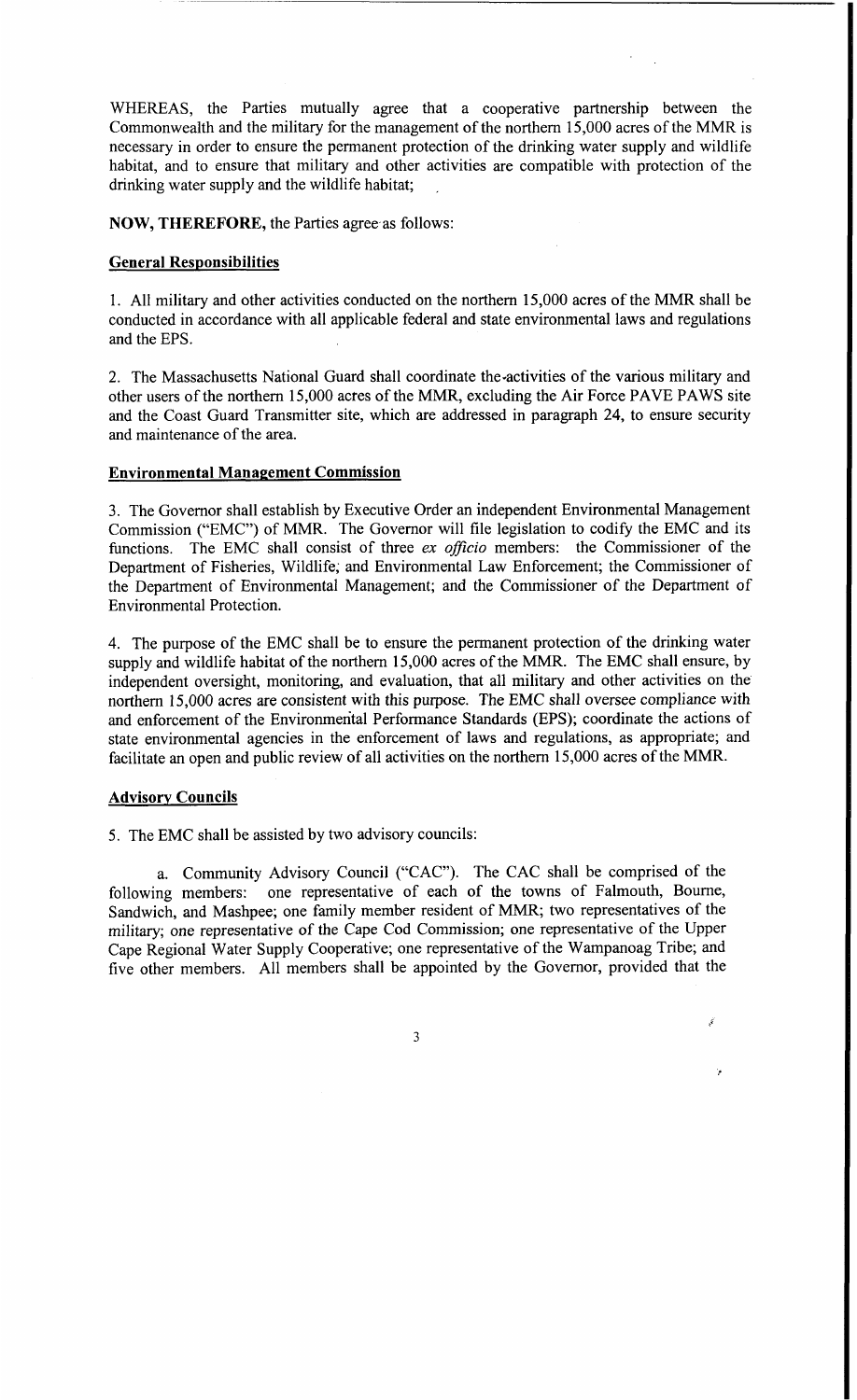town representatives shall be recommended by the towns' respective Boards of Selectmen; the MMR family member resident shall be selected from among a list of five persons provided by the Commander of the Coast Guard Air Station Cape Cod; the military representatives shall be recommended by the Military Division of the Commonwealth; the Cape Cod Commission representative shall be recommended by the Cape Cod Commission; the Upper Cape Regional Water Supply Cooperative representative shall be recommended by the Upper Cape Regional Water Supply Cooperative; and the Wampanoag Tribe representative shall be recommended by the tribal leadership. The CAC shall assist the EMC by providing advice on issues related to the protection of the drinking water supply and wildlife habitat on the northern 15,000 acres of the MMR

b. Science Advisory Council ("SAC"). The SAC shall be appointed by the Governor and be comprised of five *(5)* to nine **(9)** scientists and engineers who are recognized for their expertise in the areas of public health, water protection, wildlife habitat management, or land use management. The SAC shall assist the EMC by providing advice on scientific and technical issues related to the protection of the drinking water supply and wildlife habitat on the northern 15,000 acres of the MMR.

### **Environmental Officer**

6. The EMC shall designate a state employee to serve as the MMR Environmental Officer ("EO") and may designate such additional persons as may be necessary to carry out the activities of the Commission. The EO shall report to the EMC. The duties and responsibilities of the EO shall be to monitor the activities being conducted on and the uses of the northern 15,000 acres of the MMR and the impact of such activities and uses on the drinking water supply and wildlife habitat of the northern 15,000 acres of the MMR. The EO shall also coordinate with appropriate personnel from DFWELE, DEM, and DEP to monitor and evaluate the environmental impact of activities conducted on and uses of the northern 15,000 acres of the MMR. The Massachusetts National Guard shall provide the EO with office space located within the Environmental Readiness Center (ERC) or other such location on the MMR as may be appropriate to carry out the EO'S duties. The Massachusetts National Guard shall designate an individual as its representative and liaison to the EMC.

### **Access and Information**

7. EMC, DFWELE, DEM, and DEP personnel shall have access to the northern 15,000 acres of the MMR in order to monitor, oversee, evaluate, and report to the EMC on the environmental impact of military training and all other activities. Such access shall be allowed prior to, during, and immediately following training or other activities upon proper notice and in accordance with Camp Edwards Standard Operating Procedures (SOP), regulations, and security requirements.

**8.** The Massachusetts National Guard and the Army shall allow the EO, acting on behalf of the EMC, regular and unrestricted access to all data and information from the various environmental and management programs and activities operating on Camp Edwards. These programs and activities include, but are not limited to, the Integrated Training Area Management Program

*f* 

j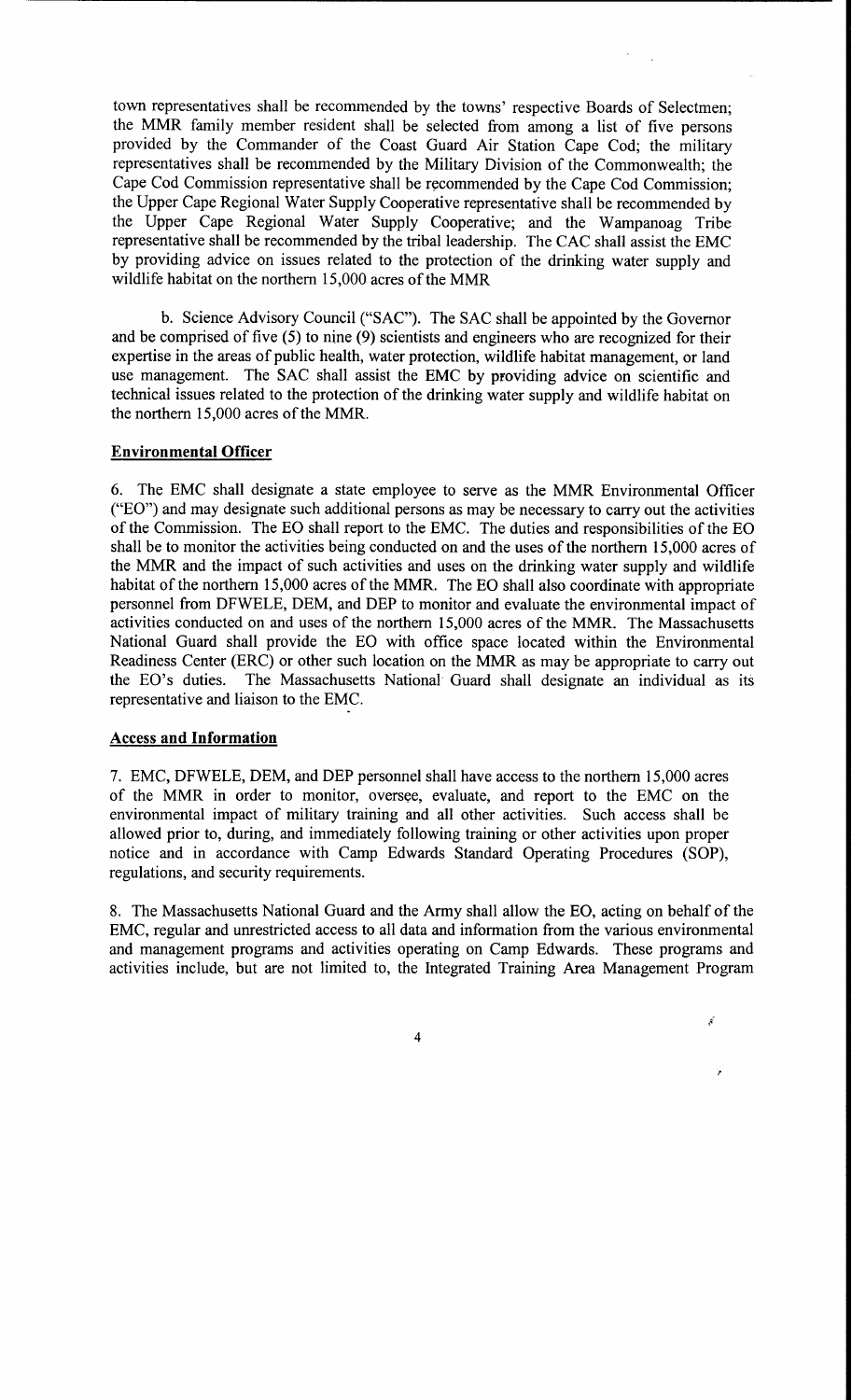(ITAM); the Integrated Natural Resources Management Plan (INRMP); the Integrated Cultural Resources Management Plan (ICRMP); Camp Edwards SOPS; and any other program or activity created by the Army or the Massachusetts National Guard for the purpose of managing or maintaining the northern 15,000 acres of the MMR. Access to data and information shall not include restricted or classified information, unless the EO obtains the appropriate level of security clearance. The Army and the Massachusetts National Guard shall use its best efforts to assist the EO in obtaining the appropriate level of security clearance. The Massachusetts National Guard shall also submit all draft and final Impact Area Ground Water Study Reports to the EMC for information, as soon as such reports become available.

### **Annual State of the Reservation Report**

9. The Massachusetts National Guard shall submit to the EMC, with copies to the SAC and CAC, the Annual State of the Reservation Report, required by Mass. Gen. L. c. 30, \$61, describing in detail: (a) the nature and extent of military training and other activities; (b) all resource management activities and projects; (c) the status of compliance with applicable federal and state environmental laws and regulations and the EPS; and (d) long-term trends in the major areas of resource management and activities. The Massachusetts National Guard shall make the Annual Report publicly available. This report shall be based primarily upon the management programs referenced in paragraph 8.

### **Notification Requirements**

10. The Massachusetts National Guard shall notify the EMC, in writing and within two (2) business days after discovery, of any violation of an EPS. The notification shall include the nature and extent of the violation and any corrective action that has been taken or will be taken to return to compliance. With respect to a violation of federal or state law that is reported to or by a state or federal agency, the Massachusetts National Guard shall provide the EMC with a copy of any such notice provided to or by the federal or state agency.

11. The Massachusetts National Guard shall also notify the EMC, in writing and within two (2) business days after discovery, of any damage or threat of damage to the drinking water supply or wildlife habitat, even if the damage results, or may result from, an activity that is otherwise compliant with law, regulation, or EPS. Damage shall not include any insignificant damage to these resources.

### **EMC Actions and Enforcement**

12. The EMC shall evaluate all information and data regarding the activities and uses of the northern 15,000 acres of the MMR and the environmental impacts upon the drinking water supply and wildlife habitat of the northern 15,000 acres of the MMR and may take appropriate action. The EMC may consult with the SAC, CAC, or other entities in evaluating such information and in taking such action.

13. If the EMC determines that a user has violated or is violating **an** EPS, the EMC will notify the violator of the violation and may: (1) in the case of an imminent and substantial damage,

š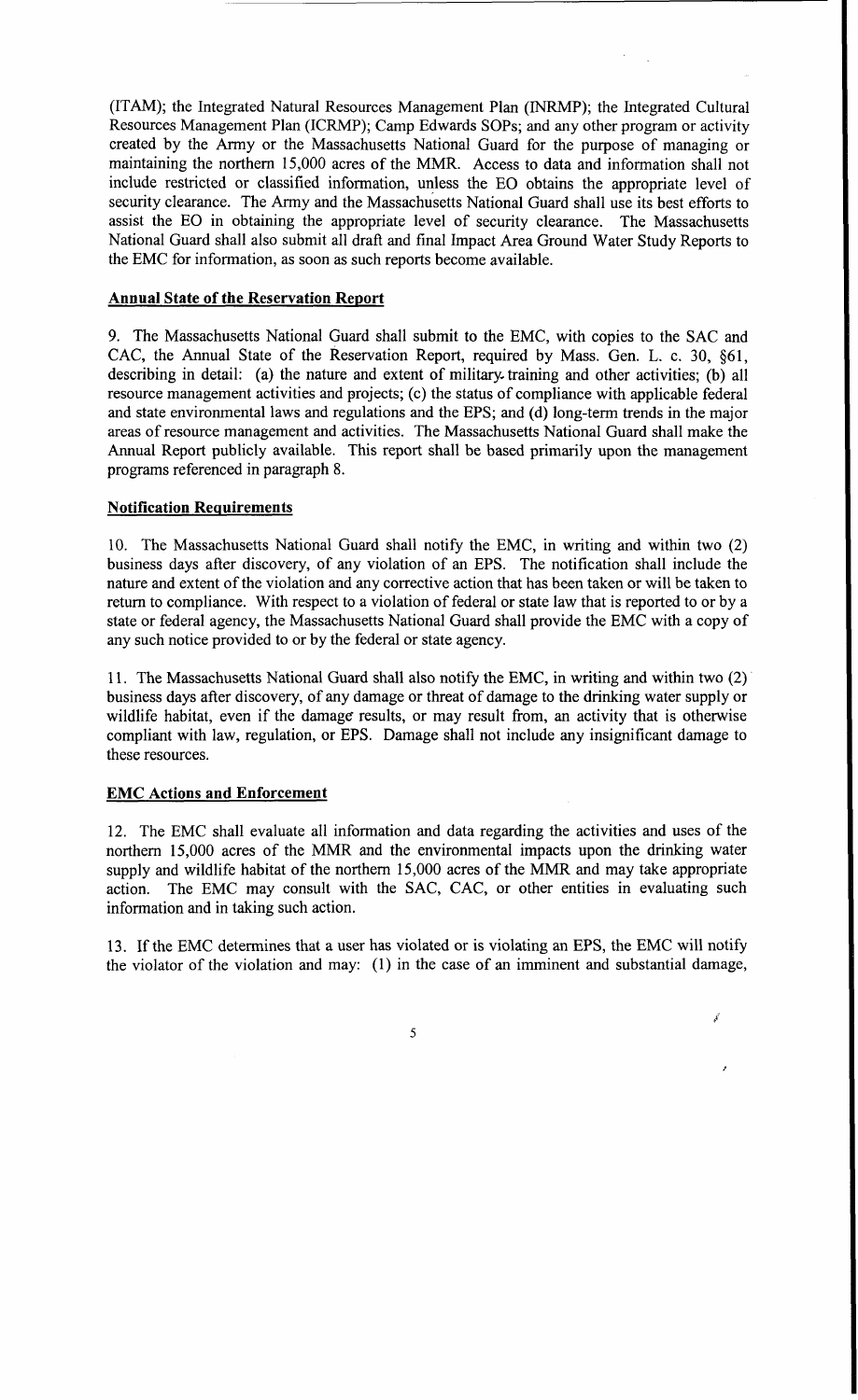order such activity to cease immediately, or require adjustments in the activity to eliminate the imminent and substantial damage or threat of damage; or **(2)** in all other cases, require the violator to return to compliance within a reasonable time and to notify the EMC of the corrective action taken, including steps to ensure future compliance. Repeat or willful violations of an EPS may result in sanctions up to and including cessation of activities.

**14.** The state environmental agencies on the EMC retain all their respective, independent enforcement authority. In response to an enforcement action brought by one of the state environmental agencies, including DFWELE, DEM, and DEP, members of the EMC shall work together to implement coordinated actions at the MMR. In order to avoid, minimize, and mitigate any negative impacts, they shall, in good faith and where appropriate, seek comment and input from one another, the military, and the public before issuing decisions or taking actions at the MMR.

15. If the EMC determines, based upon sound and accepted scientific analysis and evidence, that an activity that is otherwise compliant with law, regulation, or EPS is causing or threatens to cause imminent and substantial damage to the drinking water supply or wildlife habitat of the northern 15,000 acres of MMR, the EMC may: (1) order such activity to cease immediately; or **(2)** require adjustments in the activity to eliminate the imminent and substantial damage or threat of damage.

#### **Cessation of Activities**

16. The Massachusetts National Guard, the Army, and any other user of MMR shall immediately cease or adjust any activity that, in the determination of the Massachusetts National Guard or the EMC, causes or threatens to cause imminent and substantial damage to the drinking water supply or the wildlife habitat of the northern 15,000 acres of the MMR.

#### **Adjustment to Environmental Performance Standards**

17. After consultation with the SAC and CAC, the EMC may adjust EPS based upon sound and accepted scientific analysis, monitoring data, and other relevant information. The proponent of any adjustment shall bear the burden of justifying the proposed adjustment and demonstrating that the proposed adjustment is protective of the drinking water supply and wildlife habitat. If the EMC determines that a proposed adjustment may be warranted and does not significantly reduce the standard of environmental protection, it shall publish a notice of availability of the proposed adjustment to the EPS in the *Environmentd Monitor,* furnish copies to all members of the CAC and SAC, and accept public comment for a period of at least 30 days following the publication date. Thereafter, the proposed EPS will become effective on a date determined by the EMC. The EMC shall not consider adjustments to the EPS prior to submission of the first State of the Reservation Report, required under paragraph 9 above and to be filed on or about 1 January 2003, unless such an adjustment is necessary to abate an imminent and substantial damage or for national security reasons.

### **Compliance**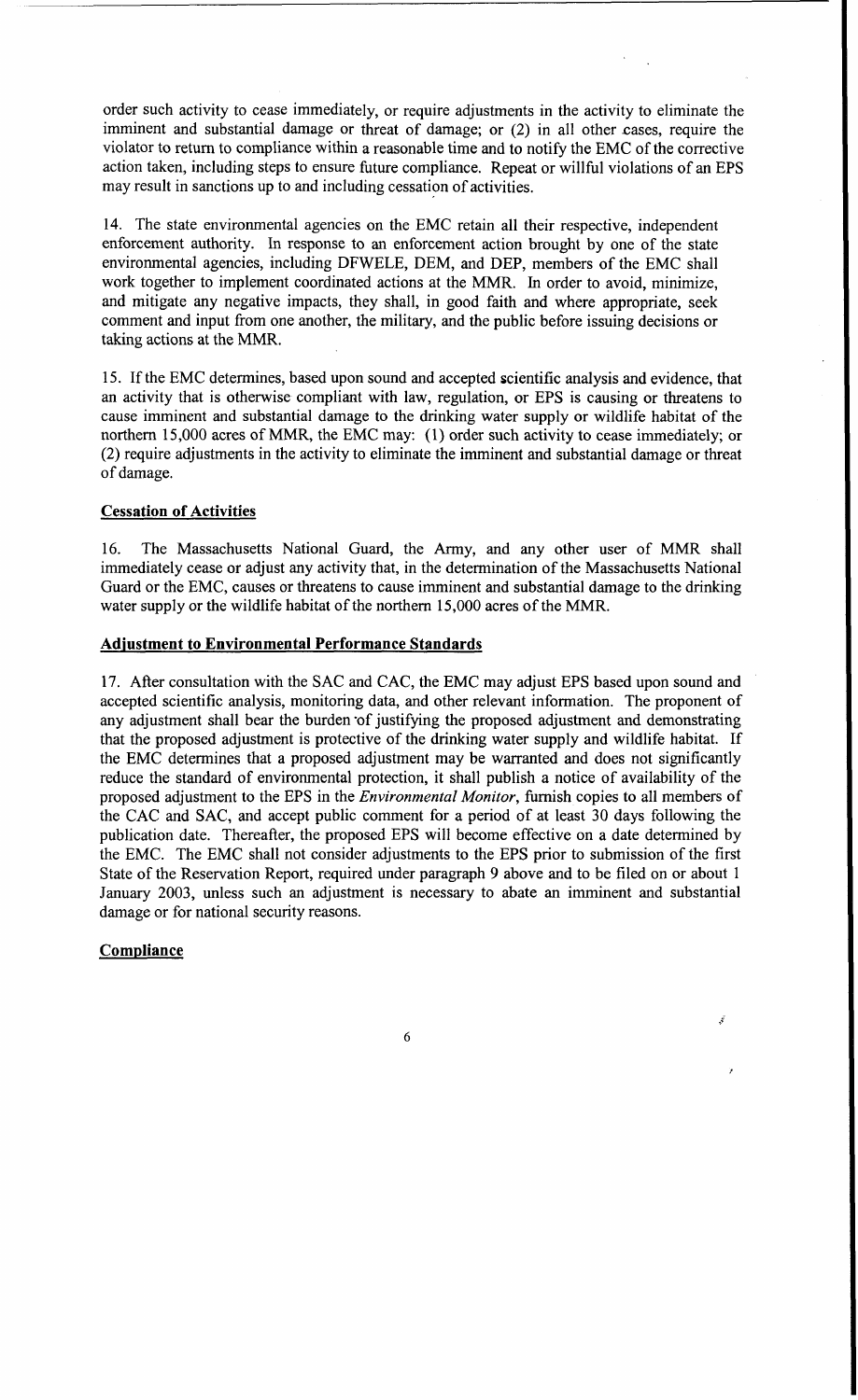18. The military agrees to comply with all decisions and orders of the EMC, provided such decisions or orders do not conflict with federal or state law.

### **Administrative Process and Reconsideration**

19. Prior to issuing an order or deciding an issue that does not involve an imminent and substantial damage, the EMC shall provide the military with an opportunity to be heard.

20. If the EMC issues an order to cease or adjust an activity to avoid imminent and substantial damage, the EMC shall provide the military an opportunity to be heard on the matter within two 12) business days after issuing the order.

21. In the case of an order to abate an activity that causes or threatens to cause imminent and substantial damage to the drinking water supply or wildlife habitat, the Parties agree that the activity shall cease during the pendency of any request for reconsideration.

**22.** The military may request reconsideration of any decision or order of the EMC by submitting its concerns in writing. The EMC will consider all such requests. The EMC shall reconsider its decision or order, in light of all relevant information, and either affirm, amend, or reverse its decision or order and so indicate in writing within 30 days, unless such time is further extended by mutual agreement of the Parties.

### **Assumption of Duties**

23. In the event the Massachusetts National Guard's license is terminated, the duties and obligations of the Massachusetts National Guard under this Agreement shall be assumed by the Army or any subsequent licensee of the northern 15,000 acres of the MMR.

### **Exclusion of PAVE PAWS and Coast Guard Transmitter Sites**

24. This MOA shall not in any way affect the powers, rights, duties, and liabilities of the Parties with respect to the PAVE-PAWS site or the U.S. Coast Guard Transmitter site:

a. The PAVE-PAWS site, so called, consisting of approximately 87 acres as described in permit # DACA *5* 1-4-8 1-475 issued by the U.S. Department of the Army to the U.S. Department of the Air Force; said site being a portion of land owned by the Commonwealth and leased to the United States of America, represented by the Department of the Army, as described in its lease contract # DACA 51-5-77-127 and associated supplemental lease agreements,

b. The United States Coast Guard Transmitter site, so called, consisting of approximately 542 acres and shown as "Parcel P" on a plan of land titled "Compiled Plan Showing Leased Areas at Camp Edwards Military Reservation," scale 1"= 2000', dated September 30, 1982, and prepared by the United States Army *Corp* of Engineers; said site being a portion of land owned by the Commonwealth and leased to the United States of America, represented by the Department of Transportation,

 $\mathcal{L}$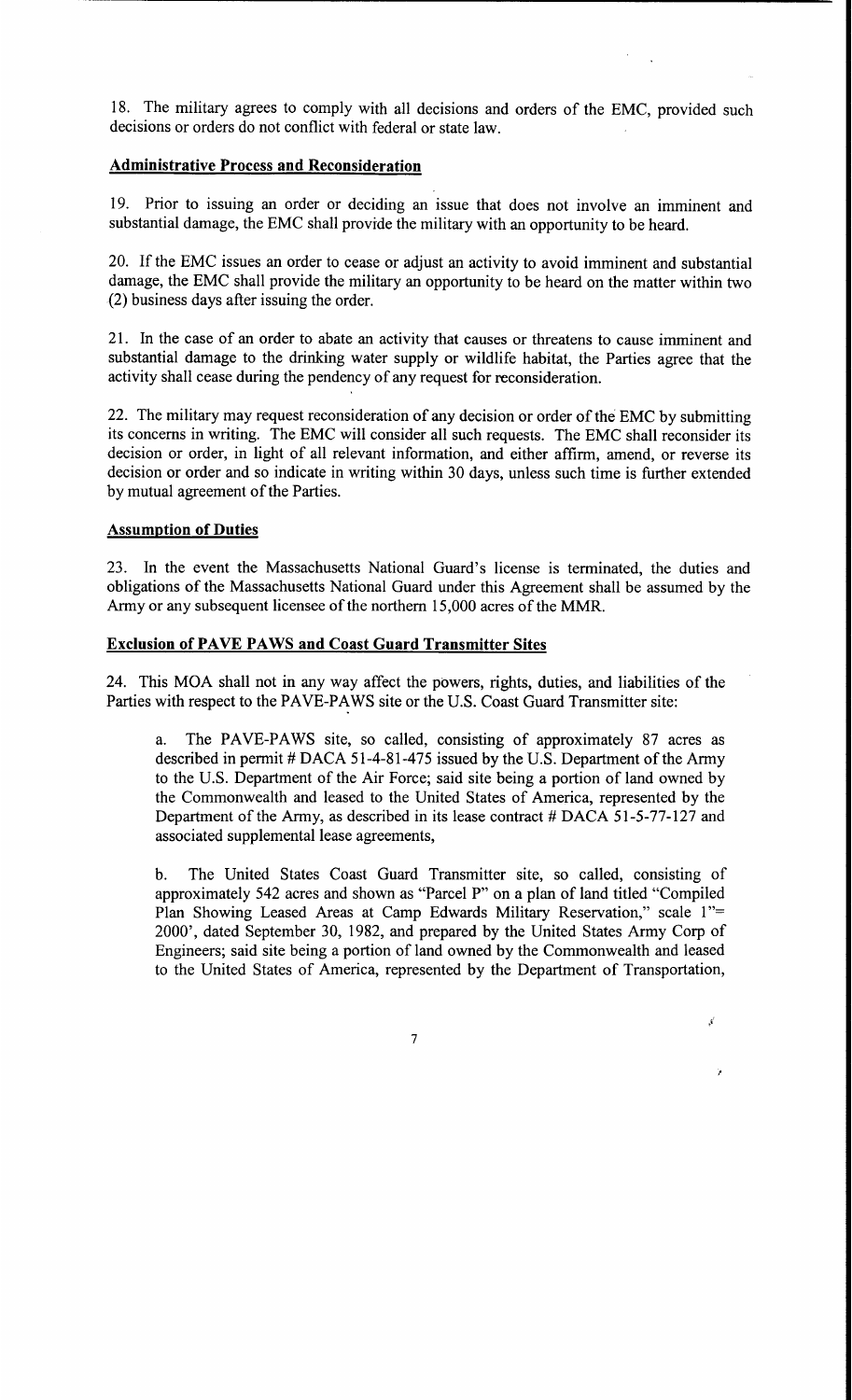United States Coast Guard, as described in its lease document #34836, dated July 1, 1976.

### **Funding**

25. The Parties agree to seek sufficient funding through their budgetary processes in order to share the costs of implementing this Agreement.

### **Anti-Deficiency Act**

26. Any requirement for the payment or obligation of funds established by the terms of this Agreement shall be subject to the availability of appropriated finds, and no provision herein shall be interpreted to require obligation or payment of finds in violation of the Anti-Deficiency Act, 31 U.S.C §1341.

#### **Amendment, Modification, and Termination of Agreement**

27. This Agreement may be amended or modified solely upon the written consent of all Parties. Such amendments or modifications shall have as the effective date that date on which they are signed by all Parties and notice thereof is provided to each signatory. This Agreement shall remain in effect for as long **as** the Army continues to lease the northern 15,000 acres of the MMR, unless sooner terminated upon the mutual agreement of the Parties.

#### **Other Claims**

28. Nothing in this Agreement shall be construed to create any rights in, or grant any cause of action to, any person not a Party to this Agreement.

### **Enforceability**

29. In addition to the rights and obligation arising under this Agreement, the Parties retain their rights and obligations under law. This Agreement shall be enforceable in accordance with applicable laws and regulations in any court of competent jurisdiction.

## SIGNATURE **PAGE** FOLLOWS

š